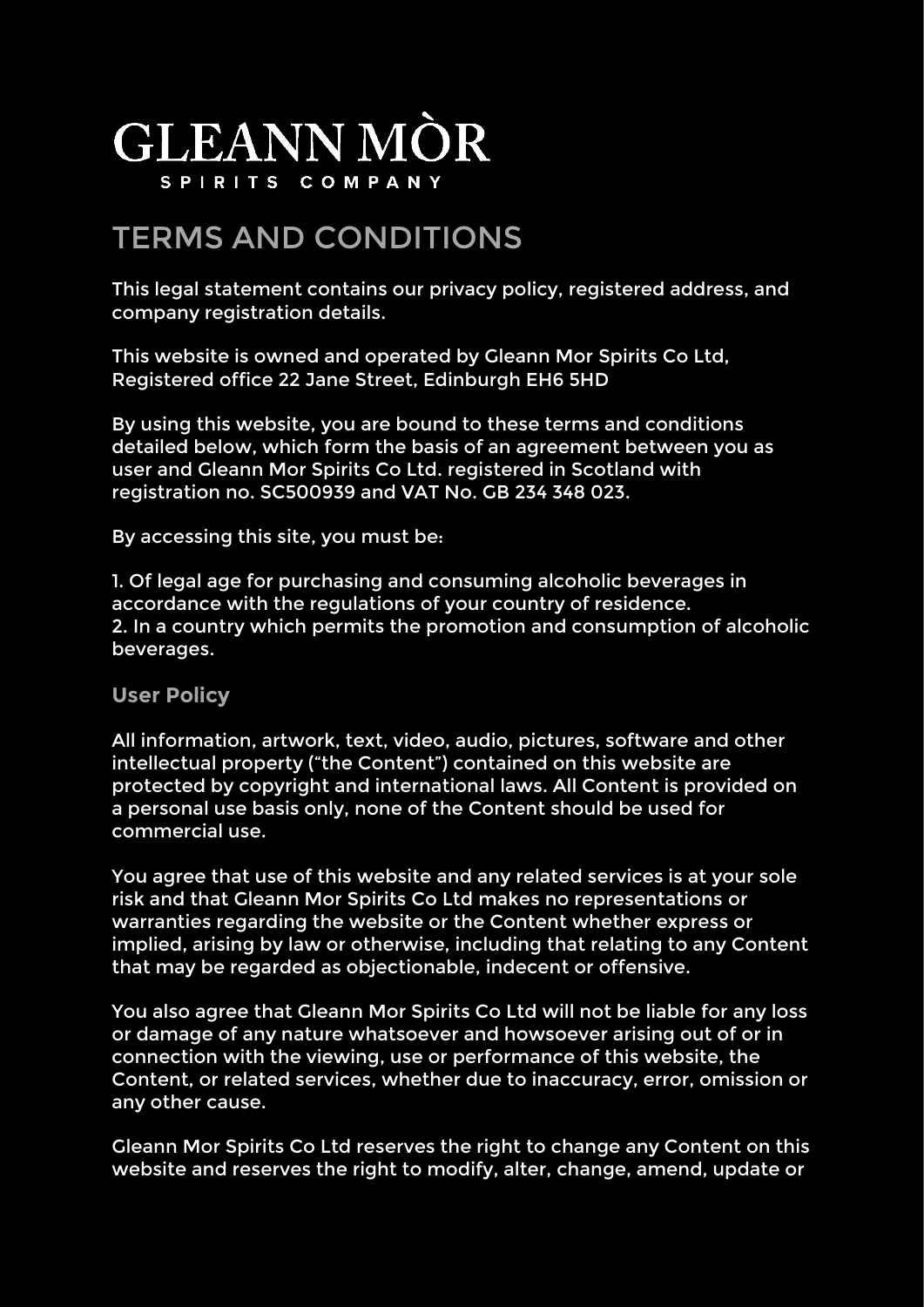revise in any way whatsoever these terms and conditions form the agreement between Gleann Mor Spirits Co Ltd and the user, but will not change the way Gleann Mor Spirits Co Ltd uses your information as provided previously without your express consent.

**Special Offers & Voucher Codes**

When redeeming special offer or voucher codes, users must adhere to the below terms:

• Customers may only redeem offer codes for one transaction.

• Offer codes may not be used in conjunction with any other offer.

**Competition Terms & Conditions**

When entering a competition promoted by Gleann Mor Spirits Co Ltd, you agree to the following terms and conditions:

• The provider of the prize is stated within the promotional material.

• The Promoter is Gleann Mor Spirits Co Ltd, 22 Jane Street, Edinburgh, EH6 5HD.

• Entrants must be aged 18 or over. Proof of age and identity may be required.

• Entry is open to residents of the UK mainland except employees (and their families) of Gleann Mor Spirits Co Ltd. and their agents, the suppliers of the prizes and any other companies associated with the competitions.

• Any falsified names or addresses will result in your entry being disqualified.

• Incomplete, illegible, or inaudible (if made by phone) entries will be voided.

• Only entries made directly by the person entering the competition will be recognised.

• The provider and promoter of the prize accept no responsibility for lost, damaged or delayed entries.

• The prize(s) offered is (are) not transferrable and cannot be exchanged for cash or any other alternative prize(s).

• The winner(s) is (are) responsible for expenses and arrangements not stated in the prize(s), including any necessary travel documents, transport, accommodation, passports and visas.

• Prizes are subject to availability and the prize providers' terms and conditions.

• The promoter and supplier reserve the right to amend or alter the terms of competitions at any time and to reject unsuitable entries.

• If a prize is unavailable for whatever reason, the promoter reserves the right to offer an alternative prize that is of equal or greater value than the prize originally offered.

• The winner(s) agree(s) to their name, photograph and disclosure of country of residence being used by Gleann Mor Spirits Co Ltd in any publicity during and/or after the promotion of the competition. The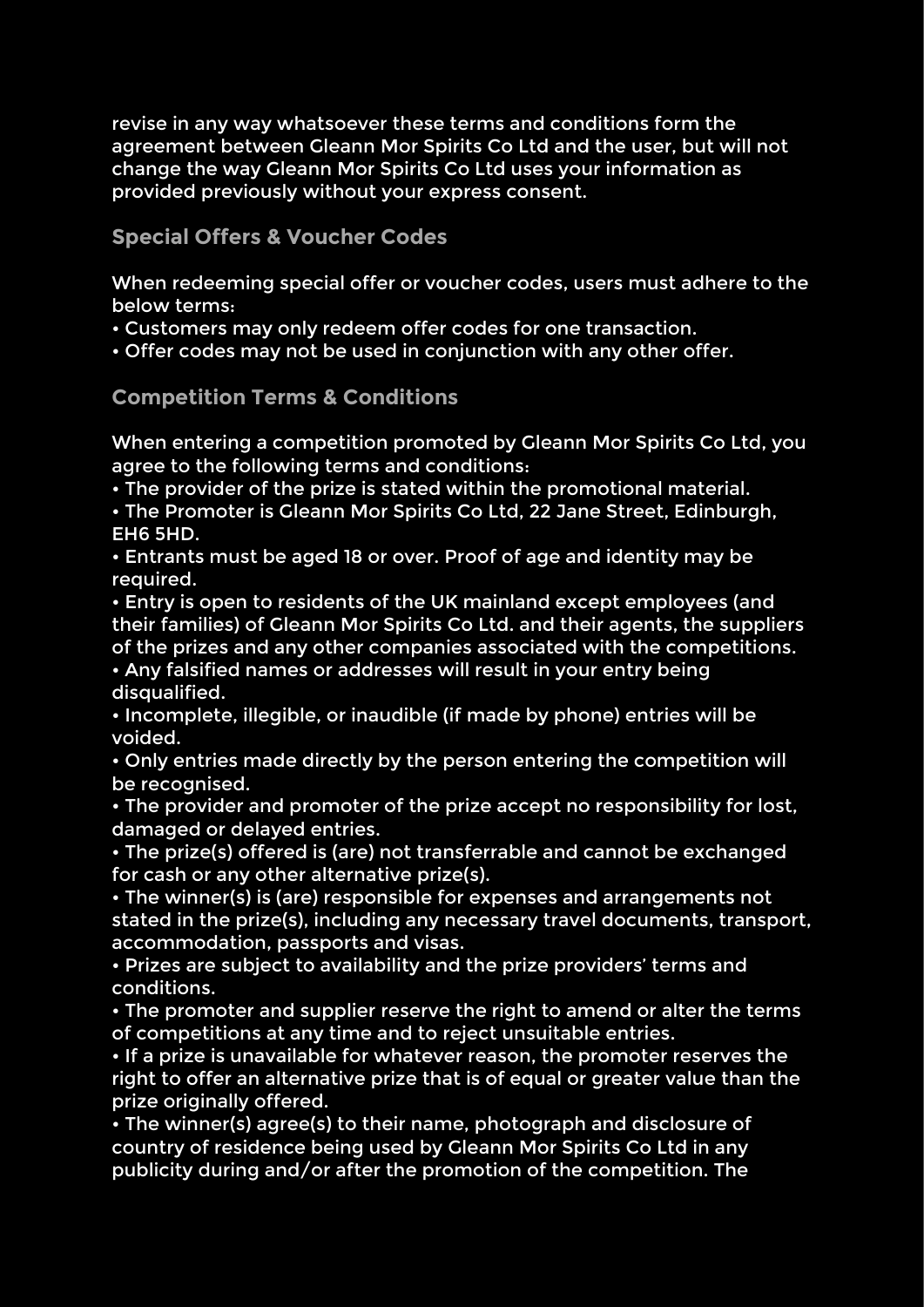winner(s) also agree(s) to co-operate with any other reasonable requests by Gleann Mor Spirits Co Ltd relating to any competition-based publicity. • Unless otherwise stated, competition winner(s) will be selected at random from all admissible entries that are received by the closing date, as stated within the promotional material.

• All reasonable efforts will be made to contact the winner(s). If the winner(s) cannot be contacted or are unable to comply with the competition terms and conditions, the promoter reserves the right to offer the prize to the next eligible entrant, who will be selected at random in accordance with these terms and conditions.

• If the competition is being judged, the promoter reserves the right to offer the prize to the runner(s)-up, who will be selected by the same judges.

• Unless otherwise stated, confirmation of the prize will be sent in writing by email to the prize winner(s).

• Failure to respond to communications by the promoter of the competition, or failure to meet the eligibility requirements for the prize, may result in the winner having to forfeit their prize.

• If a discrepancy arises between these standard competition terms and conditions and the details stated in the promotional material, the details stated in the promotional material prevail.

**Delivery & Returns**

When purchasing from the Gleann Mor Spirits Co Ltd online shop, you agree to the following terms and conditions:

• You will receive an order confirmation email when your order has been placed through our online shop.

• Orders placed through our online shop will be processed within 1-3 working days.

• When your order is ready for dispatch, you will receive an email confirming who the courier is.

• We use Royal Mail service for all orders where the customer has opted for free delivery within Mainland UK; this is an un-tracked/ non signature service and Royal Mail terms and conditions apply. We will provide a certificate of posting for the item(s) on request. Standard Delivery usually takes 3 – 5 working days.

• If courier delivery is selected, this service is fully tracked, and you will receive an email or SMS text when the item(s) are shipped and delivered. If you order Next (working) Day Delivery after 3pm Friday, it will be delivered on Monday. If you are not in when delivery is made a card will be left with contact details for you to arrange another delivery. Should these delivery attempts fail, the goods will be returned to us and a full credit for the product will be issued to your account, minus the delivery charge. The courier company's terms, and conditions of carriage apply to all shipments and Gleann Mor Spirits Co Ltd cannot be held liable for any